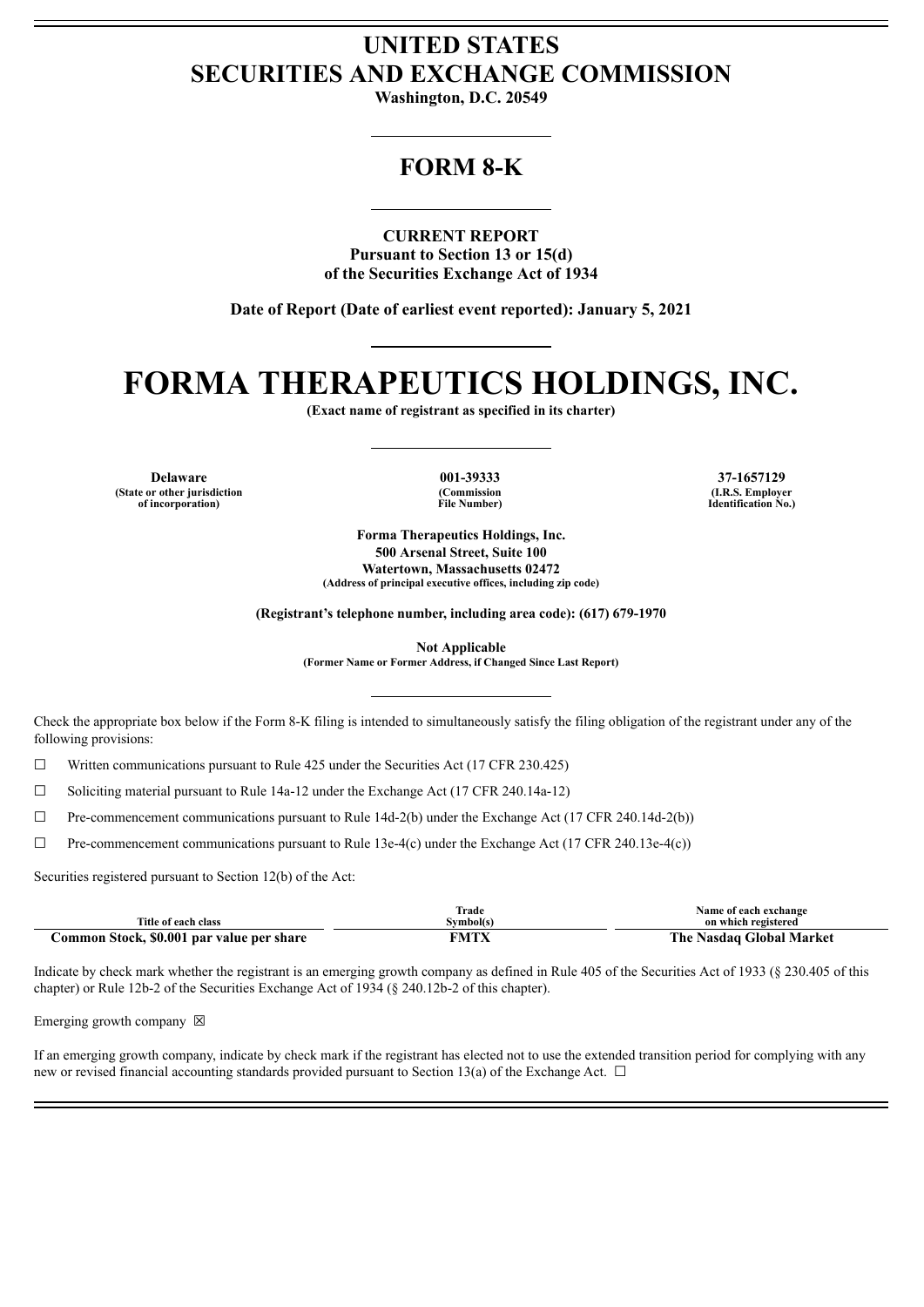#### **Item 5.02. Departure of Directors or Certain Officers; Election of Directors.**

On January 5, 2021, upon the recommendation of the Nominating and Corporate Governance Committee of the Board, the Board appointed Selwyn M. Vickers, M.D., to join the Board, effective as of January 5, 2021. Dr. Vickers will serve as a Class I director until his term expires at the 2021 annual meeting of stockholders at which time he will stand for election by the Company's stockholders. The Board determined that Dr. Vickers is independent under the listing standards of Nasdaq. Dr. Vickers was also appointed to serve on the Audit Committee of the Board. The Board has determined that Dr. Vickers meets the requirements for independence of audit committee members under the applicable listing standards of Nasdaq and the Securities Exchange Act of 1934, as amended. Effective as of January 5, 2021, the Audit Committee of the Board is composed of Dr. Vickers, Peter Wirth, J.D., Marsha Fanucci and Wayne A.I. Frederick, M.D. The composition of the Compensation Committee and the Nominating and Corporate Governance Committee remains unchanged.

As a non-employee director, Dr. Vickers will receive cash compensation and an equity award for his Board service in accordance with the Company's Amended and Restated Non-Employee Director Compensation Policy. Dr. Vickers is not a party to any transaction with the Company that would require disclosure under Item 404(a) of Regulation S-K, and there are no arrangements or understandings between Dr. Vickers and any other persons pursuant to which he was selected as a director. In addition, Dr. Vickers has entered into an indemnification agreement with the Company consistent with the form of indemnification agreement entered into between the Company and its existing non-employee directors.